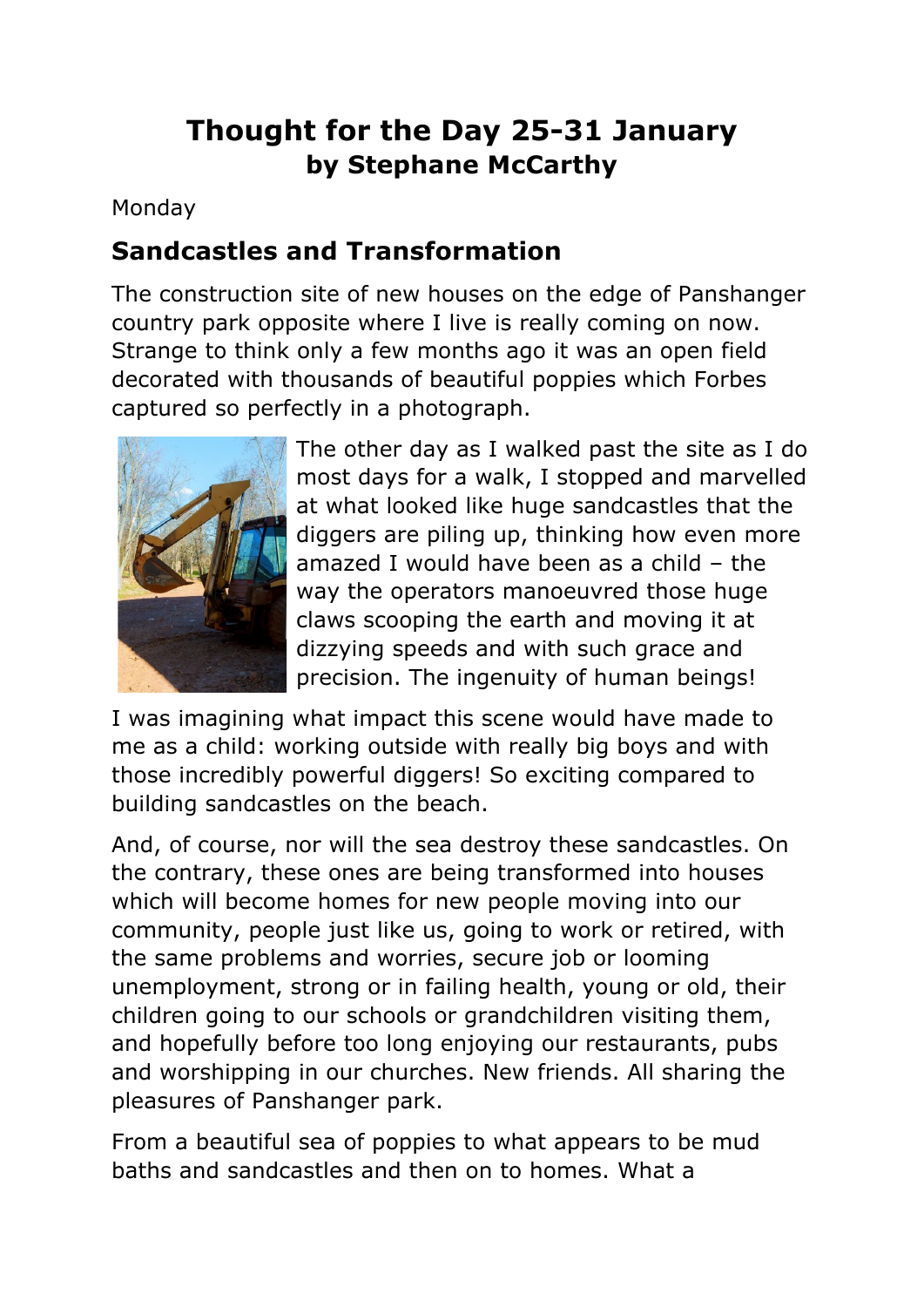transformation. Or in Richard Rohr's memorable words: 'order, disorder, and reorder or as Christians say, Resurrection'.

#### Tuesday

# **Beauty and truth in hidden places**

Next time you are in St Andrew's church I urge you to go into the chapel where you will see what many people claim to be the most beautiful icon ever painted. It was created by the Russian painter Andrei Rubley in the 15<sup>th</sup> century.

I only noticed it for the first time recently. It hangs in the bottom right corner as you open the door. I couldn't believe I hadn't seen it before. By coincidence I had been reading Richard Rohr's extremely accessible and enlightening book on the Trinity, The Divine Dance. Early on he talks about this icon: Three men at a dining table, the Father in gold, representing majesty, the Son in blue representing unity with the earth and the Holy Spirit in green, suggesting birth and regrowth in nature.

The more you gaze at this icon the more you see and feel touched. There is a love, serenity and gentleness on the three faces and expressed by their posture that just draws you in. A pure perfect relationship.



Yet there is something which appears to be missing at the front in a small rectangular empty shape in which some people suggest Rublev had attached a real small mirror to the original icon. If true, the incredible idea is that in this divine and infinitely loving communion of the three persons, a fourth guest is being invited from all eternity to share in their banquet. And that is you and me, looking at the scene. All of us.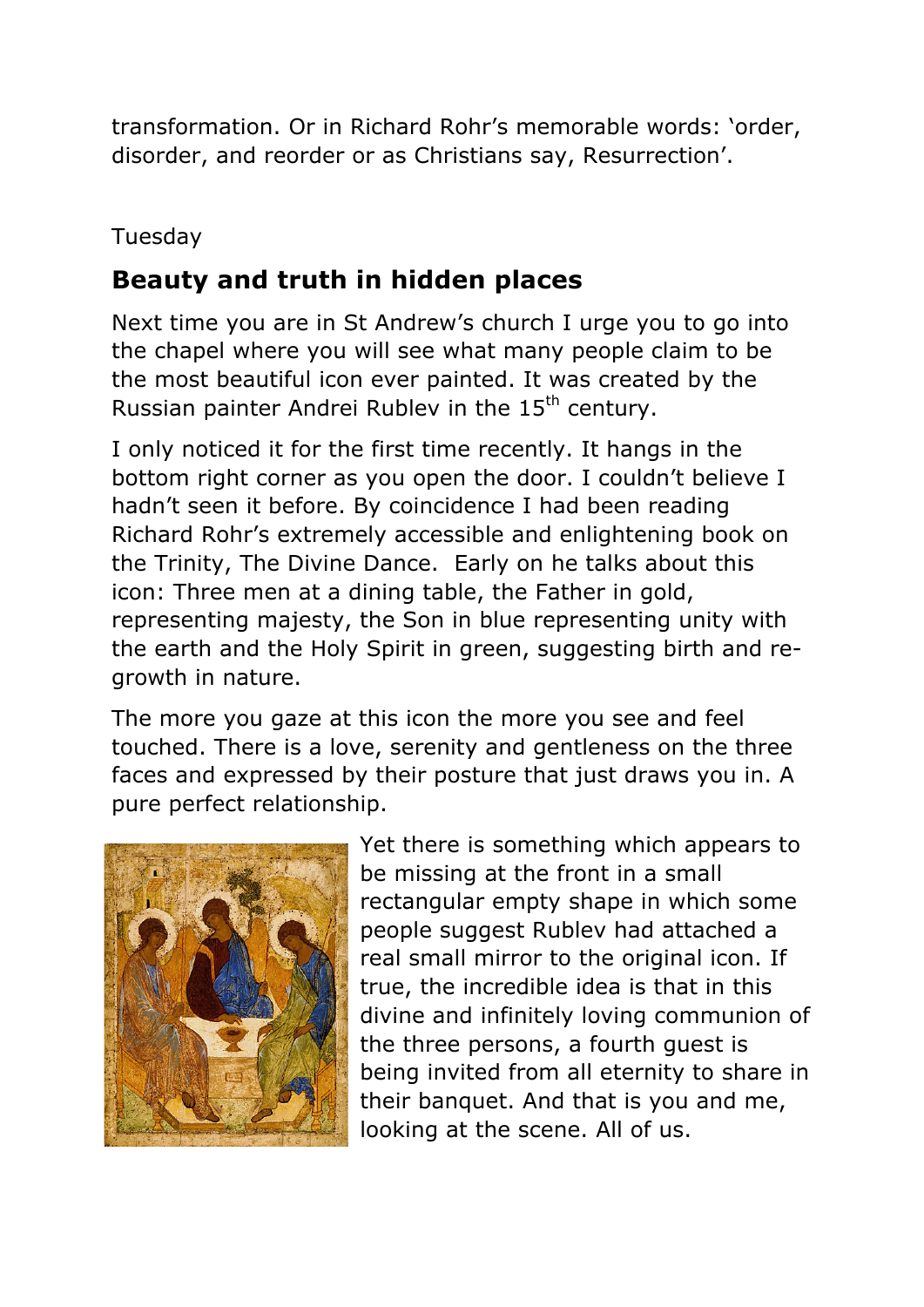I love this interpretation as it means God isn't just inviting us to his heavenly banquet. That isn't enough for him, he wants us all to be on his own top table. And setting aside his infinite majesty his invitation is made ever so gently, so humbly offered, and uniquely made to suit to each of us individually.

Whoever decided to place that icon where it is was inspired, as its position seems to me to perfectly reflect God's incredible humility towards us.

Wednesday

# **Sovereignty**

Talking about God's humility yesterday I am thinking about his sovereignty today.

The dictionary meaning of the word is supreme power or authority and it has been much in the news since our Brexit debate began.

I thought about it again at the conclusion of the trade talks with the EU after the deal was signed when Ursula von der Leyen said the following:

*'Of course, this whole debate has always been about sovereignty. But we should cut through the soundbites and ask ourselves what sovereignty actually means in the 21st century.*

*For me, it is about being able to seamlessly do work, travel, study and do business in 27 countries. It is about pooling our strength and speaking together in a world full of great powers.*

*And in a time of crisis, it is about pulling each other up – instead of trying to get back to your feet alone.*

*The European Union shows how this works in practice. And no deal in the world can change reality or gravity in today's economy and today's world. We are one of the giants.'*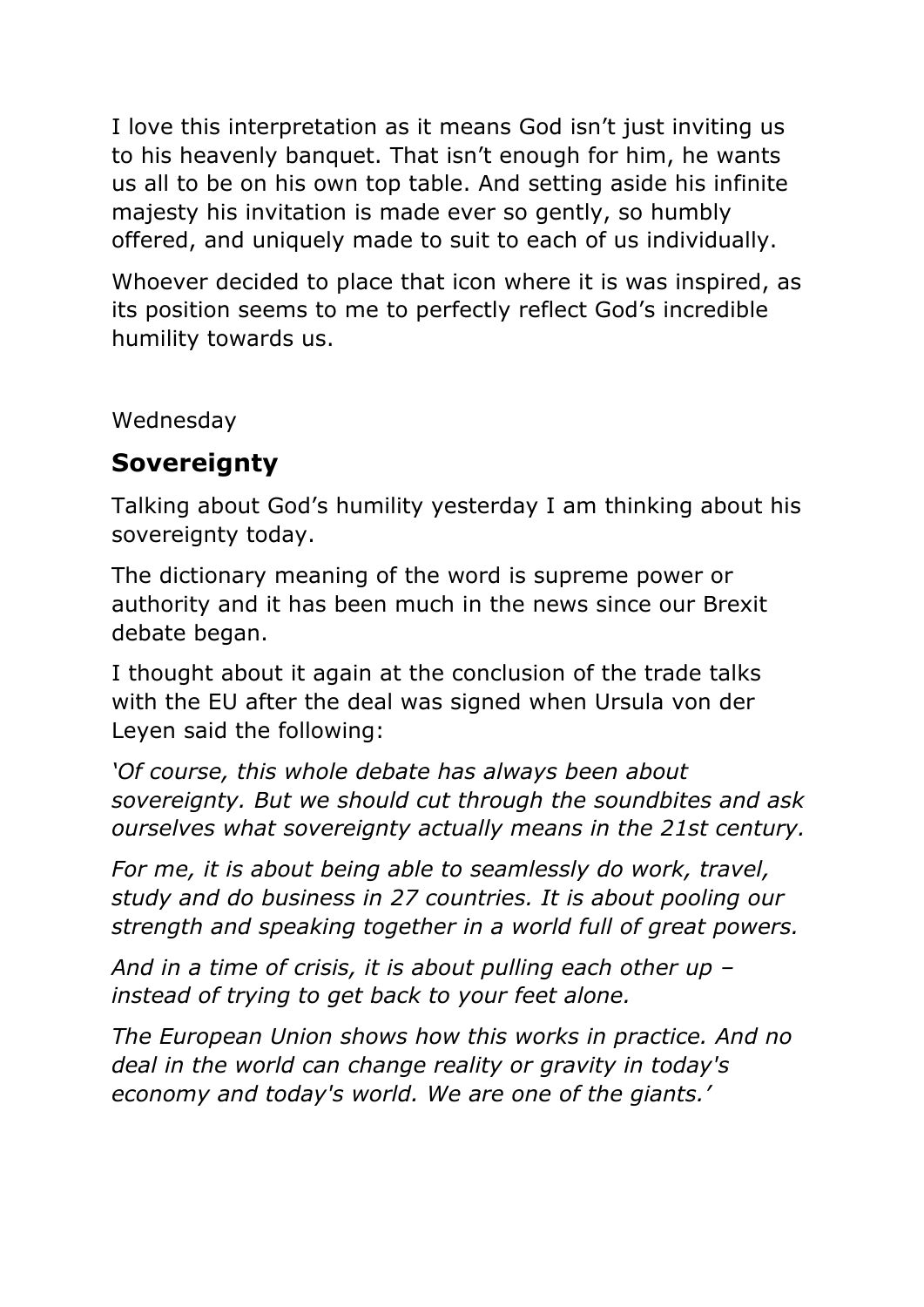You may not agree with me that the EU achieves this and you may call it idealism, but I love Ursula's aspiration to use strength to focus on unity and helping one another.



It really resonated with me, as from God's view the whole purpose of having sovereignty and power seems to be to choose to give it away and to share it with others, for their benefit as much as our own, not simply for our own families or country. This is

why such phrases as 'America First' or our own politicians talking about us being 'better' than everyone else makes so many of us cringe.

That selfish view of our country or ourselves runs completely counter to everything Jesus said and did, and the path he shows us to follow each day. If anyone had almighty power and the right to display it as he wished, it was him, but what did he do, he chose to let himself die a horrible death in total solidarity with every human being past present and to come who has endured suffering.

The vulnerability and humility of God. We can see it by simply looking again at that icon of the Trinity and the three persons' humble invitation to us to join them at their top table.

#### Thursday

# **Hands Opened to Let Go**

Jesus says something intriguing to Mary Magdalene when she first sees him after his death: 'Do not cling to me…' (John 20. 17)

What did he mean? Don't cling to me when touch is so important to us human beings, not least it seems to Jesus. (Not surprising it is one of the hardest deprivations for many of us during this pandemic.)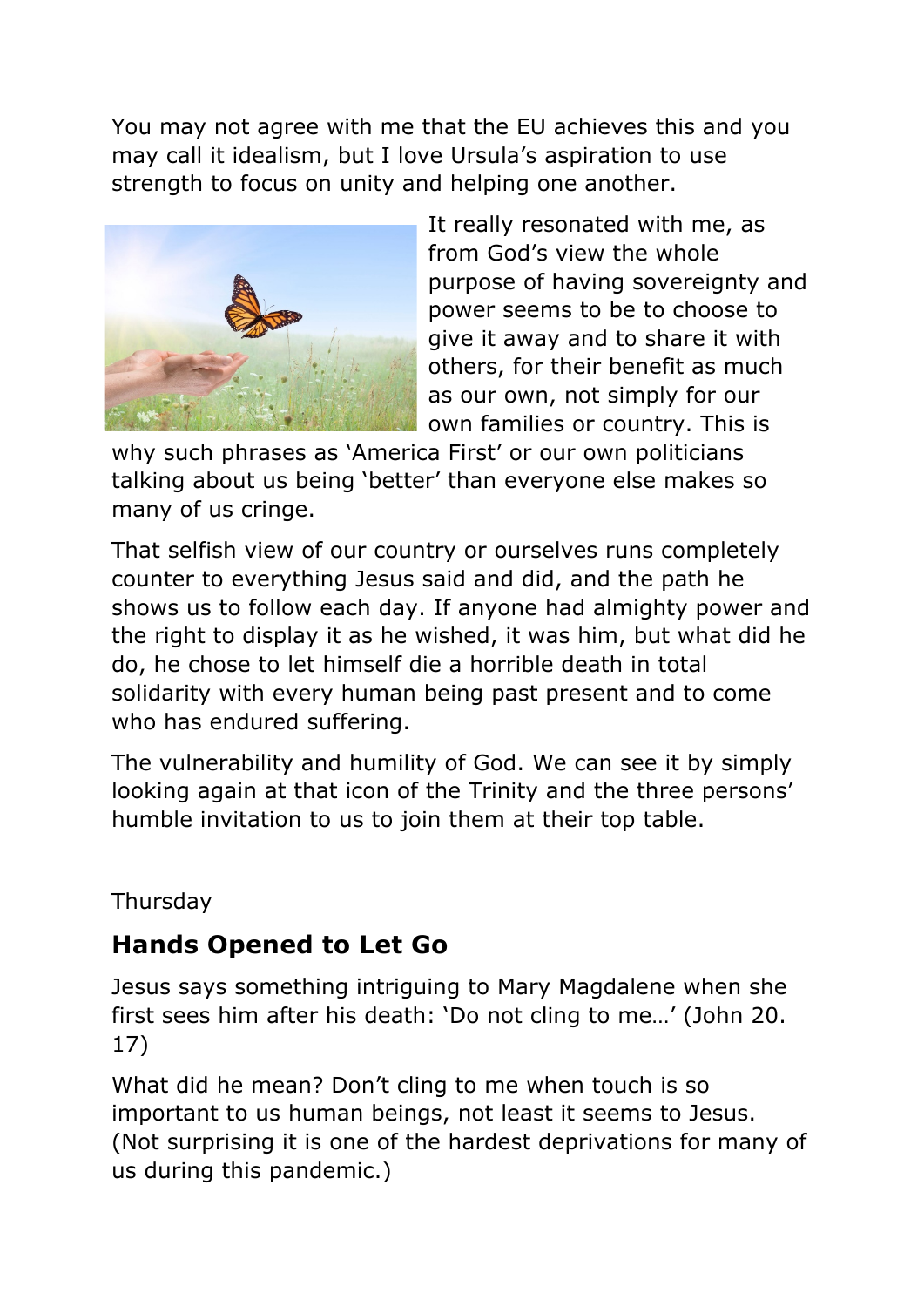On so many occasions people in distress simply needed to touch Jesus, just wanting to be healed by Jesus, for it to happen. Miracles happened automatically at times as soon as people touched Jesus, even before he saw them.

And now he is saying to Mary, one of his best friends, don't cling to me. Why? My favourite interpretation is that what Jesus is getting at here is that he doesn't want us to grasp onto



him and not let go, as it were (which is definitely my instinct!). If we clasp something with our hands and do not let go, grasping on to what we received, but don't unclasp our hands afterwards, we are unable to receive anything more, and certainly unable to pass on what we received to others.

I was always intrigued to see statues of Jesus, the Virgin Mary and saints in churches worldwide with their arms slightly raised and hands opened. Now I think I understand why. It is to show that they are open and ready to receive whatever God gives them, ever so

gently, and then to let it go, to share it with others, but then standing by ready for the process to start again, to receive more and then to pass it on. And so, in our own beautiful little ways, we mirror the eternal relationship and actions of the Trinity.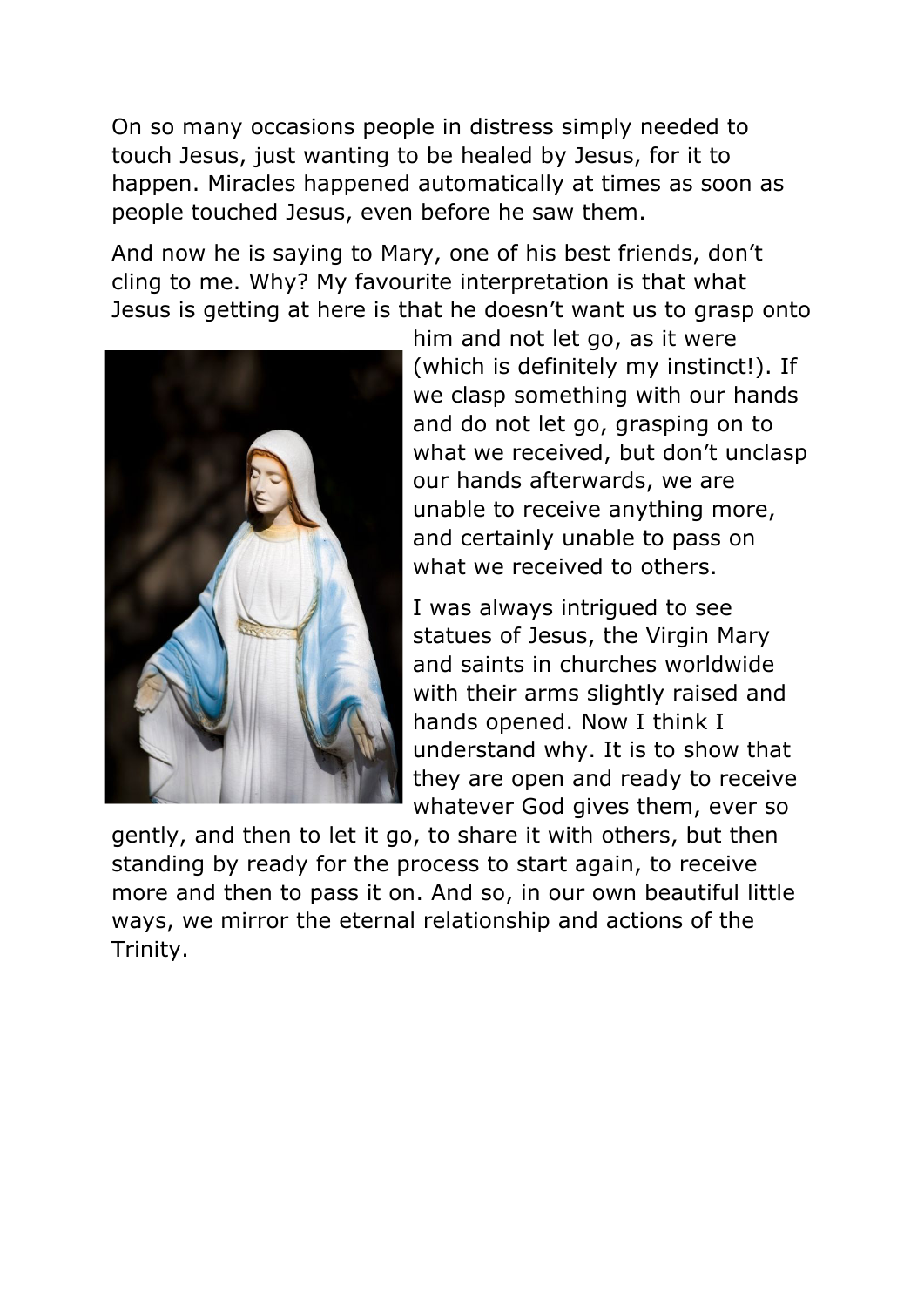#### Friday

#### **Giving Birth to Jesus**

One of the things I love most about our Christian faith is that it is so non-exclusive and everyone is invited, no matter who they are and the accidents of their birth.

What on the face of it appears exclusive and rarefied, for example, the birth of Jesus, the Incarnation, the Resurrection, and even the Trinity itself, the highest things of God, he seems to want to share them with us all in the most intimate way possible, if we will only freely consent in love to receive them.



Take the example of Mary giving birth to Jesus. A privilege of the highest order for one very special person. Of course, we can't physically give birth to Jesus again. But spiritually we all can, indeed that is God's desire for all of us, to share Mary's privilege,

as incredible as it may seem.

Ronald Rolheiser makes that very clear. He reminds us that giving birth spiritually is a dynamic and creative process. To bring Christ into the world involves an ongoing commitment to growth, to discomfort, to love, and to surrender. It is not for the faint of heart, but it is God's invitation to all of us. It is a lifetime commitment, however short or long.

Ronald says:

*'Our task is to give birth to Christ. Mary is the paradigm for doing that… do some pondering, accept the pain of not understanding and of letting go. Christmas isn't automatic, it can't be taken for granted. It began with Mary, but each of us is asked to make our own contribution to giving flesh to faith in the world.'*

Ronald Rolheiser, 'Mary as a Model of Faith' reflection on Luke 11:27-28 (7 December 2003)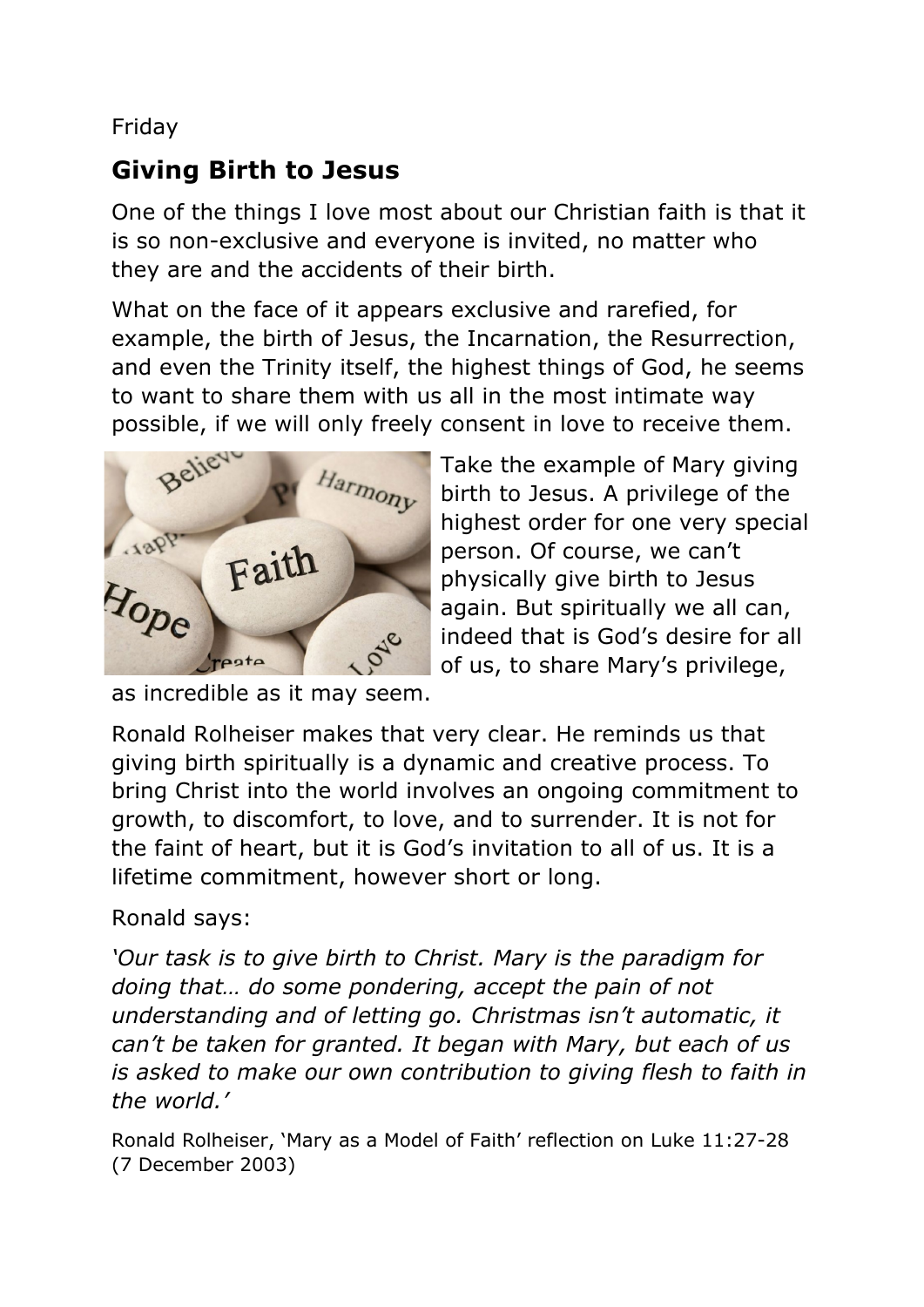**Saturday** 

# **Saying Yes to God**

I came across these words by Thomas Keating recently and can't stop thinking about them. They seem to me to sum up so much of our earthly journey, our pilgrimage to Heaven.

They are particularly poignant at the moment.

*'The Divine action may turn our lives upside down; it may call us into various forms of service. Readiness for any eventuality is the attitude of one who has entered into the freedom of the Gospel. Commitment to the new world that Christ is creating requires flexibility and detachment; the readiness to go anywhere or nowhere, to live or to die, to rest or to work, to be sick or to be well, to take up one service and to put down another. Everything is important when one transforms our worldly concepts of security into the security of accepting, for the lover of God, an unknown future.*

*The love of God will take care of the rest of the journey…'*

The Mystery of Christ; Open Mind Open Heart; Thomas Keating 1923- 2018